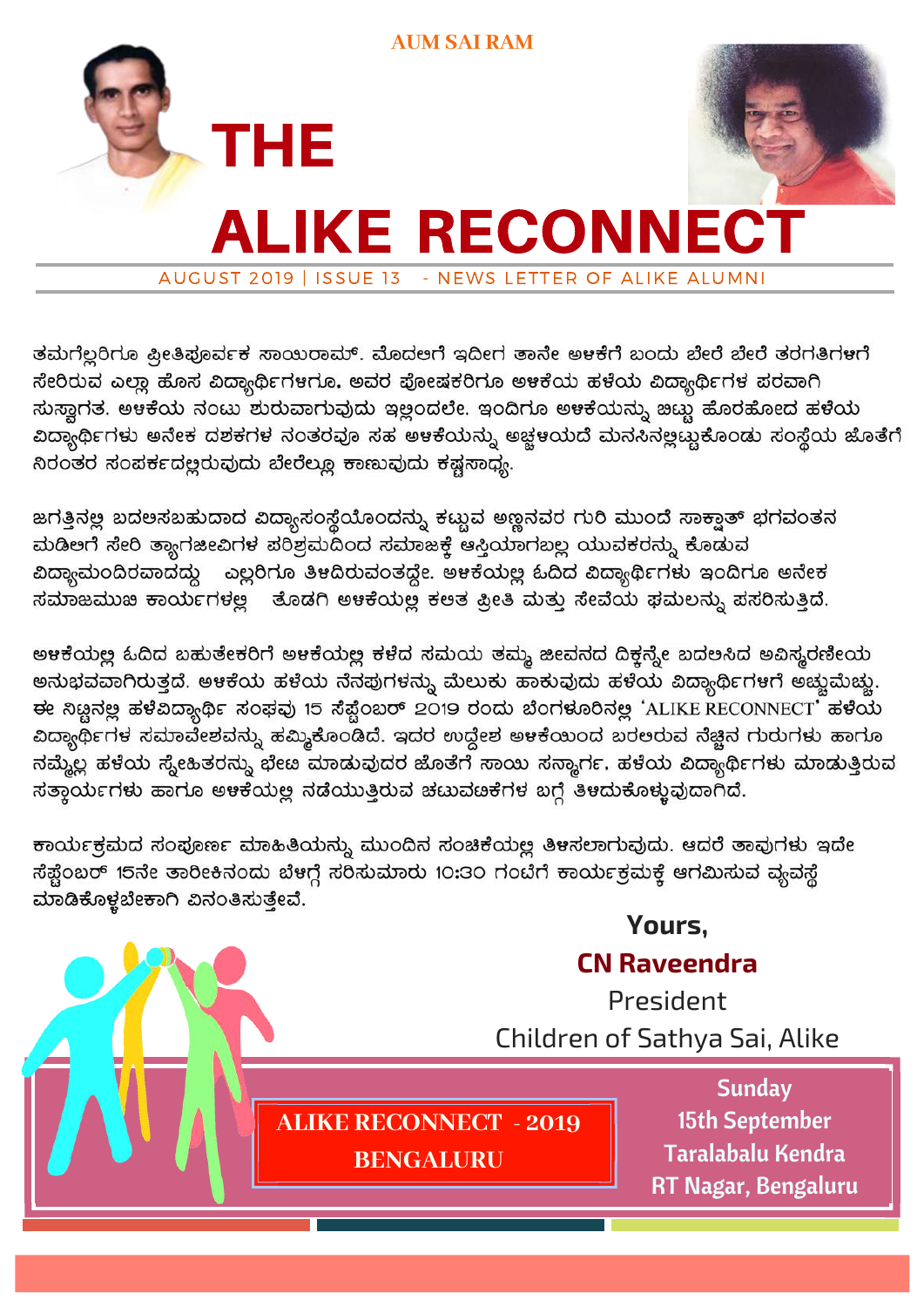

# **PRASHANTHI YATRA**

It is a very blissful journey to remember as Alike PUC students visited Prashanthi Nilayam, an abode of divinity. On 14th of July at seven 6:50am PUC boys left for blissful yatra by 8 buses with sponsors of snacks and lunch

for onward journey. Students enjoyed and experienced bliss and peace at Parthi. They also visited many places such as Swami's birth place, Ishwaramba samadhi, indoor stadium, sanathana museum etc. Students also got chance to have a show at Sathya Sai planetarium. Different programmes by the institute boys and devotees from India and abroad were showcased. Instrumental music by Vidwan K. Sathyanarayana was fantastic. Students and staff were blessed to have a group photo in front of Maha Samadhi. On 17th of July we returned to Alike.





Annual Shrama Seva of PUC students was held on 8th and 9th of July. This is one such event where our college boys put in their hard effort to dig water ditches. It was joyously conducted in the mornings and evening in different batches. Every batch worked for two hours in a session. This was done to ensure the rise of ground water level. Students dug around 500 pits in two days on a hill just beside PUC hostel campus. This Shrama Seva was a very memorable, enjoyable, enthusiastic and educative which brought an awareness on environment and nature in the minds of students.







THE ALIKE RECONNECT/ ISSUE 13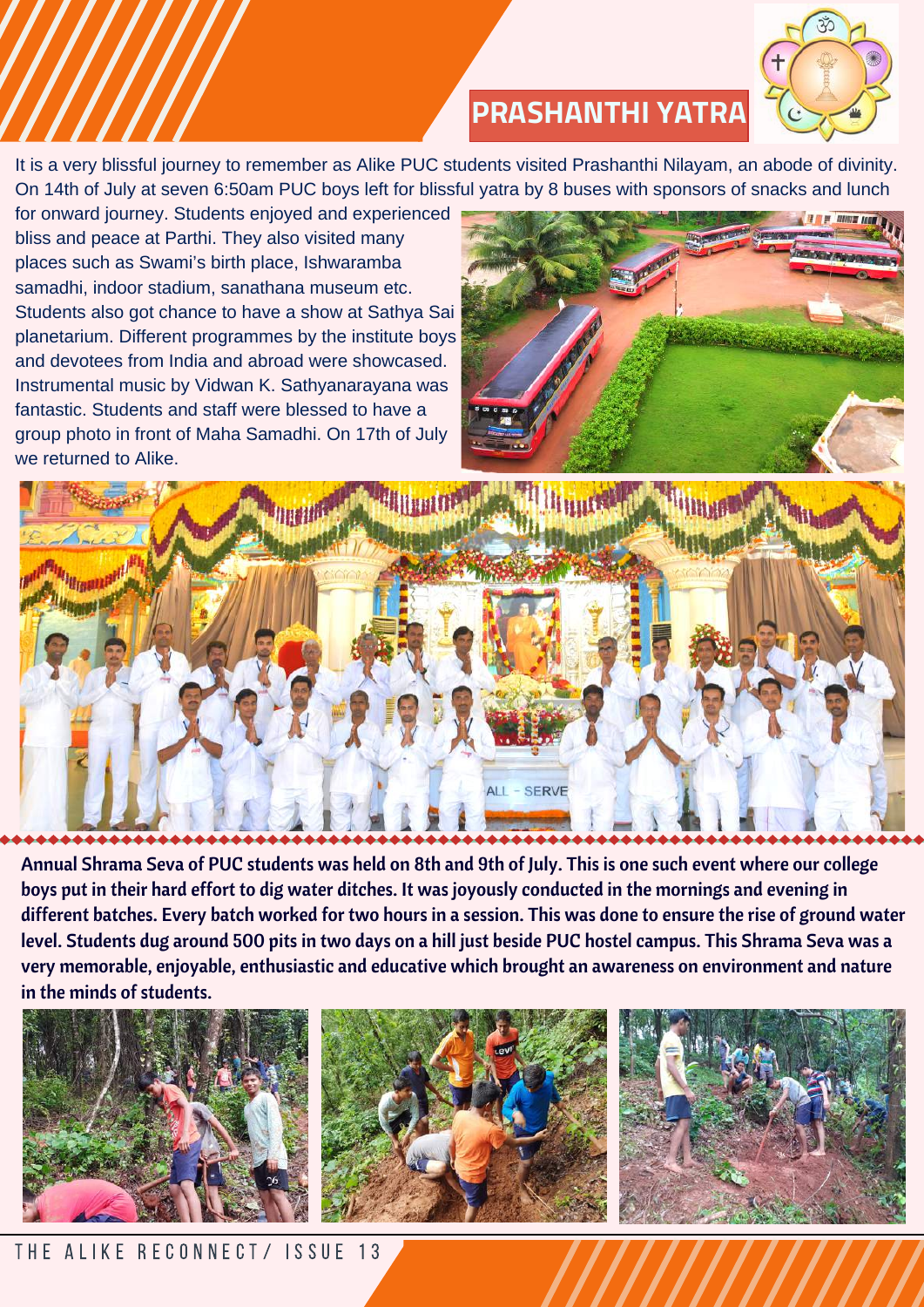

## **Current Status of High School Building**



Vidyakendra section's the Parents'–Teachers' Meet of class IX and X was held on 28-07-2019. Nearly 250 people attended the meeting. The meeting was presided by Rev. Gangadhara Bhat. Vidyakendra principal Sri Shivakumar M and PUC Hostel Warden Sri Ashok Bhat spoke to the parents about the value based education system and its significance. Some of the parents also expressed their opinion and also their expectations.

**VA SAI LOKASEVA VIDVA I** 114497704499999

After that Secretary Sri Chandrashekhar Bhat and Correspondent Sri K. S. Krishna Bhat spoke to the parents. Overall it was a very productive and useful meeting.

On 3-8-2019 and 4-8-2019 the Parents'-Teachers' Meet of PUC local students and hostel students was held at PUC prayer hall respectively. All the parents responded positively and gave their valuable suggestions regarding overall development of the students.

### Save the dates



**Ganesh Festival** September 2-4, 2019

**Alumni Meet** December 15, 2019